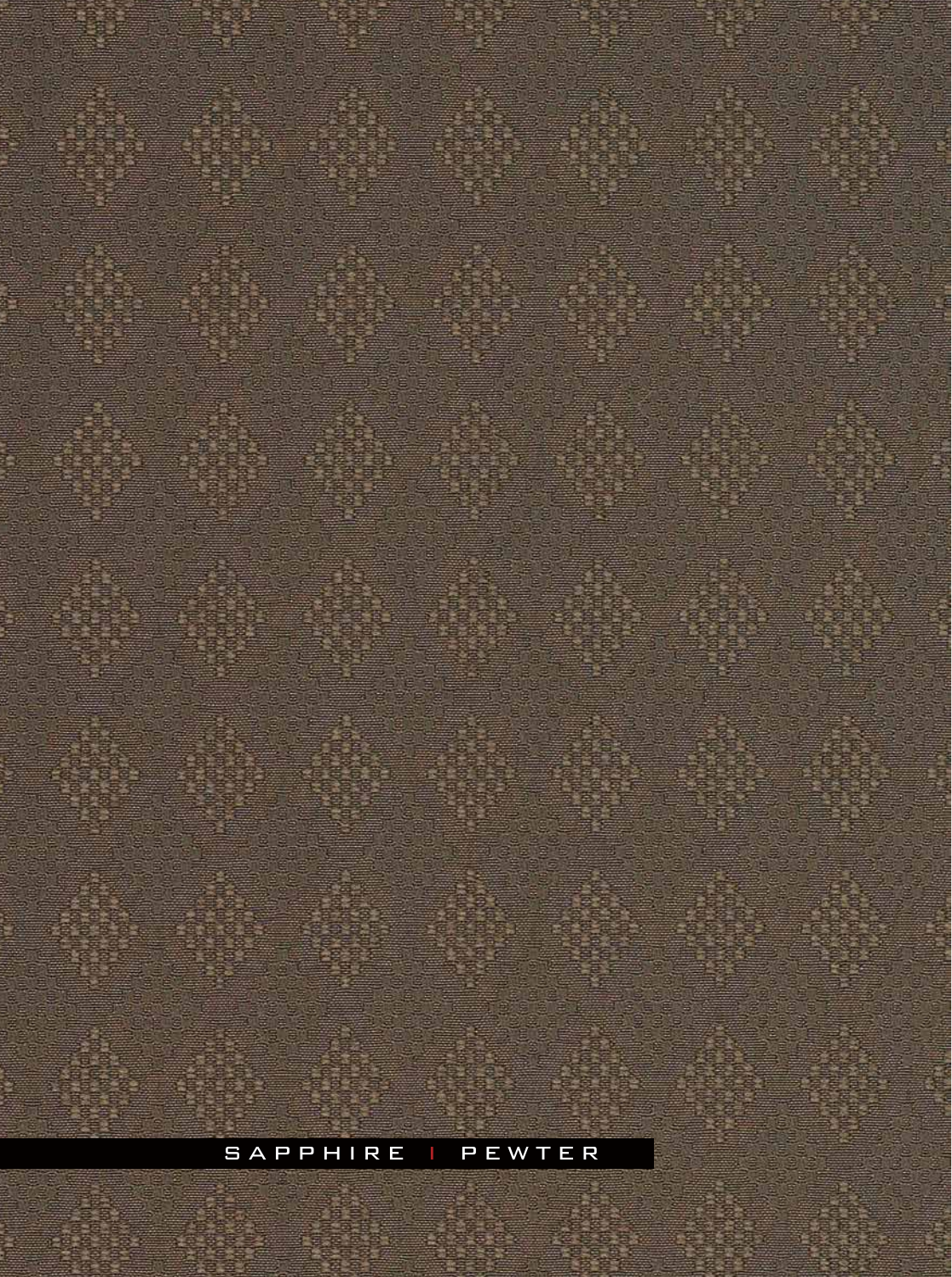## americana I sapphire

collection: essentials railroad: no<br>
pattern: sapphire passes nfpa 701: yes pattern: sapphire passes nfpa 701:<br>width: 118.000" content: vertical repeat: horizontal repeat:

118.000" content: 100% polyester FR<br>0.875" content: 100% polyester FR<br>0.625"



color: iris color: orchid



**14**

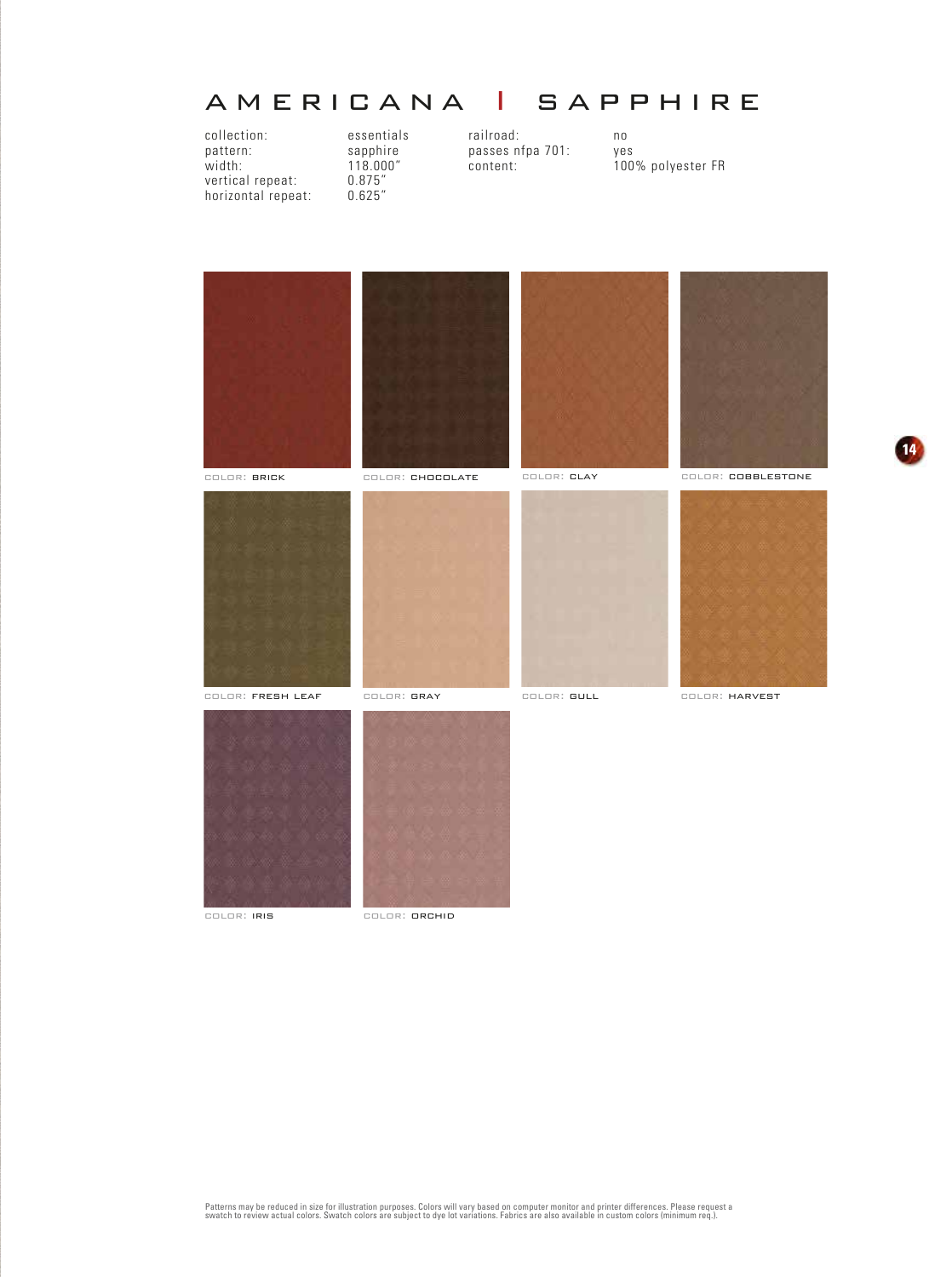Draperies:<br>Couch Pillows:<br>Cubicle Curtains:<br>Bed Throw: Bed Throw: Sapphire/Peweter

Couch Pillows: Sapphire/Cobblestone Cubicle Curtains: Sapphire/Cobblestone Solar Shade: Pure Screen 10%/White

G

R

## sapphire i cobblestone

ö